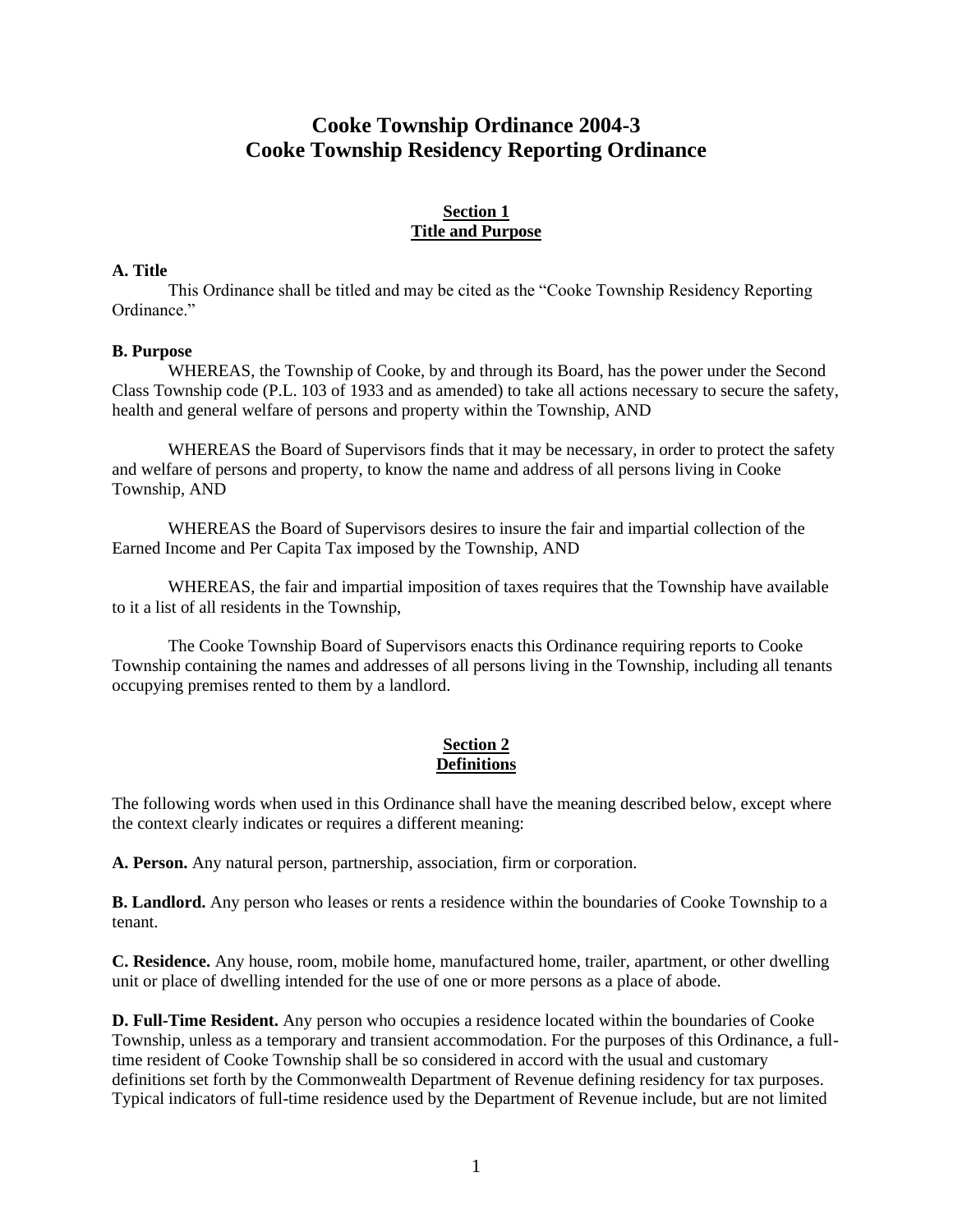to, the address used for voting, receipt of mail, driver's license, and registration for personal property such as bank accounts, stocks, bonds, and automobile ownership.

## **Section 3 Reporting Requirement by Landlords**

**1.** Within (30) days of the effective date of this Ordinance, each landlord shall submit to the Township Secretary a complete list specifying the names and addresses of all tenants who occupy a residence leased, rented or by permission otherwise occupied by a tenant. The Cooke Township Board of Supervisors may, by resolution, provide a standard form to assist landlords in submitting this information.

**2.** Within (30) days of when a tenant begins or ends occupation of a residence as defined by a lease or rental agreement or by permission otherwise granted, each landlord shall submit to the Township Secretary a list specifying the names and addresses of all tenants who occupy the residence.

**3.** For the purpose of this Ordinance, the fact that an owner of real estate rents or leases any property for minimal or no rent to another person shall not exclude said owner from filing a list as described above.

**4.** From time to time, in order to verify and update information on record, the Cooke Township Board of Supervisors may, by resolution, require that each landlord submit to the Township Secretary a new complete list specifying the names and addresses of all tenants who occupy a residence leased, rented or by permission otherwise occupied by a tenant.

## **Section 4 Reporting Requirement of Full-Time Residents by Property Owners**

**1.** Within (30) days of the effective date of this Ordinance, each property owner shall submit to the Township Secretary a list specifying the names and addresses of all persons who occupy as full-time residents any property located in Cooke Township. The Cooke Township Board of Supervisors may, by resolution, provide a standard form to assist property owners in submitting this information.

**2.** Within (30) days of when a person begins or ends full-time occupation of a residence, each property owner shall submit to the Township Secretary an updated list specifying the names and addresses of all persons who occupy the residence.

**3.** From time to time, in order to verify and update information on record, the Cooke Township Board of Supervisors may, by resolution, require that each property owner submit to the Township Secretary a new complete list specifying the names and addresses of all persons who occupy as full-time residents any property located in Cooke Township.

## **Section 5 Enforcement**

The Cooke Township Supervisors, Township Codes Enforcement Officer, or other designated person shall be responsible for enforcing the provisions of this Ordinance.